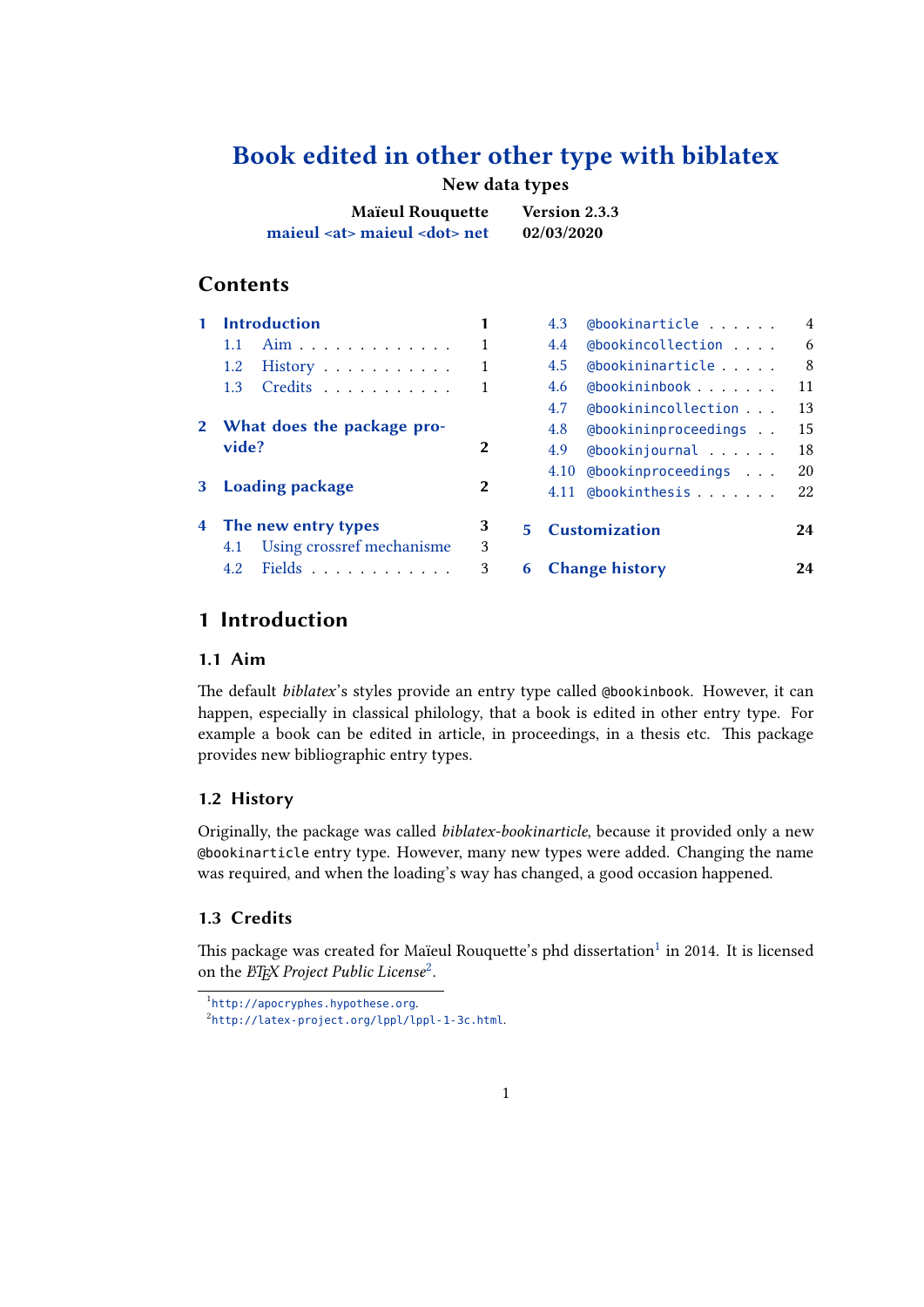<span id="page-1-0"></span>All issues can be submitted, in French or English, in the GitHub issues page<sup>3</sup>.

# **2 What does the package provide?**

The package provides:

- New entry types.
- Inheritance's mechanism for these entry types.
- Integration of the entry types following the standard bibliography's styles of biblatex.
- Integration of the new fields of the *biblatex-morenames* package.
- New fields when required and not defined in *biblatex-morenames* package.

# **3 Loading package**

The package requires *biblatex* 3.4 or later.

As the package defines new fields, you must load it as a bibstyle option of *biblatex* package.

**\usepackage**[citestyle=yourcitationstyle,bibstyle=bookinother]{biblatex}

Notes that the bookinother bibliography's style automatically loads verbose bibliography's style, which means it is compatible with all the *verbose-xxx* and authortitle-xxx bibliography's styles of *biblatex*, because all of them are identical to the verbose **bibliography style**.

Hoewever, if you want to use an other bibliography's style, you can use the *biblatexmultiple-dm* package, but the uniformity can't be assured.

In any case, you can choose your own **citation style**.

If you need to use this package with package which also requires loading *via* the bibstyle option, as for example *biblatex-morenames*, just use the *biblatex-multiple-dm* package, in the following way:

```
\usepackage[tools={bookinother,morenames},bibstyle=verbose]{biblatex-multiple-dm}
\usepackage[citestyle=verbose,bibstyle=multiple-dm]{biblatex}
```
If you want to use this package with alphabetic-xxx or numeric-xx bibliography style, also use the *biblatex-multiple-dm* package, changing the bibstyle option.

**\usepackage**[tools={bookinother},bibstyle=numeric]{biblatex-multiple-dm} **\usepackage**[citestyle=numeric,bibstyle=multiple-dm]{biblatex}

3 https://github.com/maieul/biblatex-bookinarticle/issues.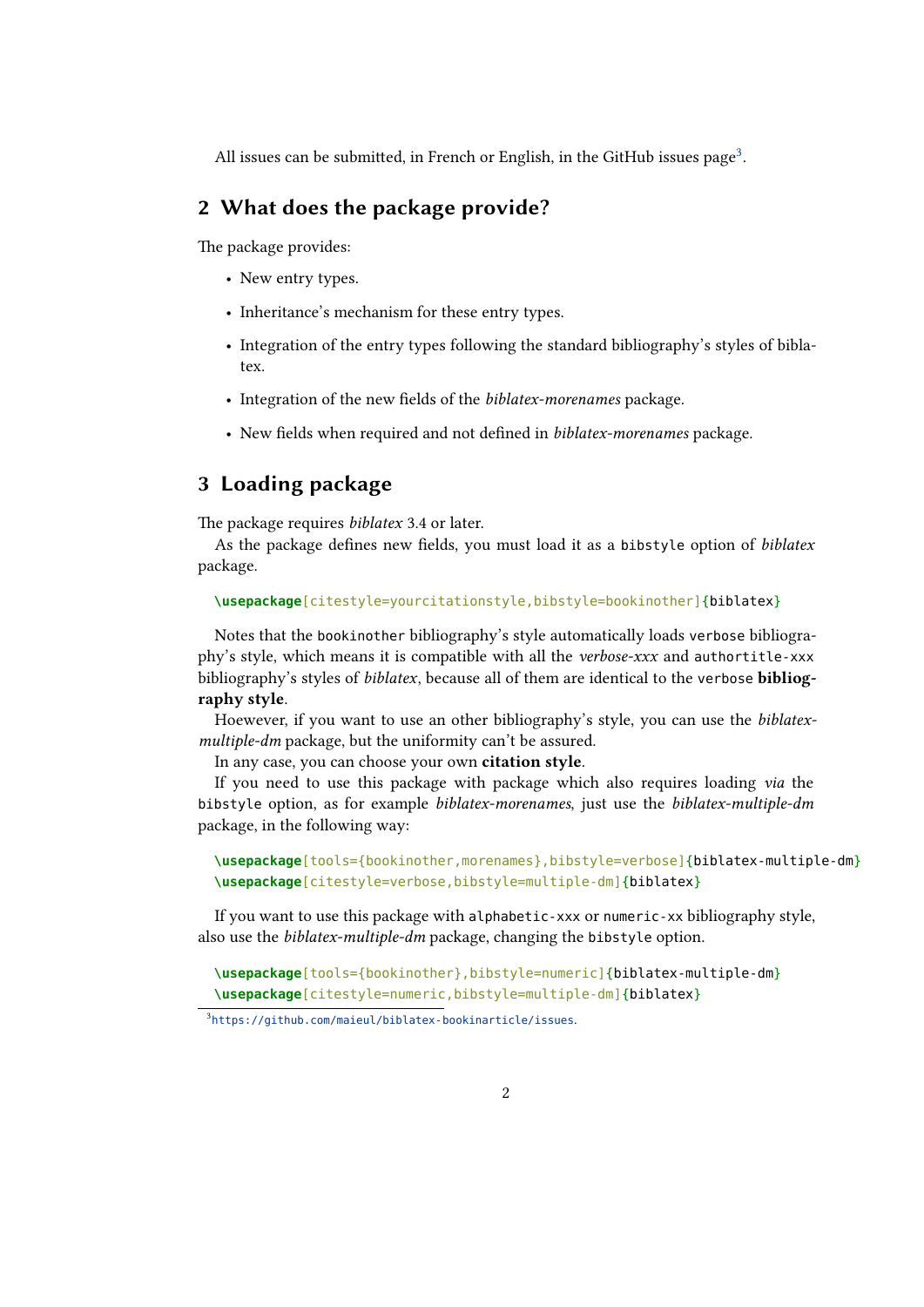## <span id="page-2-0"></span>**4 The new entry types**

## **4.1 Using crossref mechanisme**

The package provides new entry types in the form of @bookin<othertype>. The best way to manage these entry types is to use the crossref mechanism of biber. So the crossref field of a @bookin<othertype> entry should refers to the main @<othertype> entry.

The package also provides new @in<othertype> entry types. The only differences with the @bookin<othertype> entry types is that the title is, with standard styles, printed in roman font and wrapped in quotation marks.

## **4.2 Fields**

In the following parts of this handbook, we will describe, for each entry type, the fields inheritance mechanism.

Here is a list of fields which are NOT inherited :

- author means the author of the edited (ancient) book.
- bookineditor means the editor of the edited (ancient) book. If this field is equal to the editor field, the last one is not printed.
- title means the title of the edited (ancient) book.
- subtitle means the subtitle of the edited (ancient) book.

If you use the ineditor field of the *biblatex-morenames* package, it will be inherited as bookeditor field.

Note that the package takes account of the maineditor field of the *biblatex-morenames* package, if loaded.

Also note that the bookineditor field is not added in the style of the @bookinbook entry type, because that is a standard *biblatex* entry type. Use the *biblatex-morenames* package to add this field to the style of @bookinbook.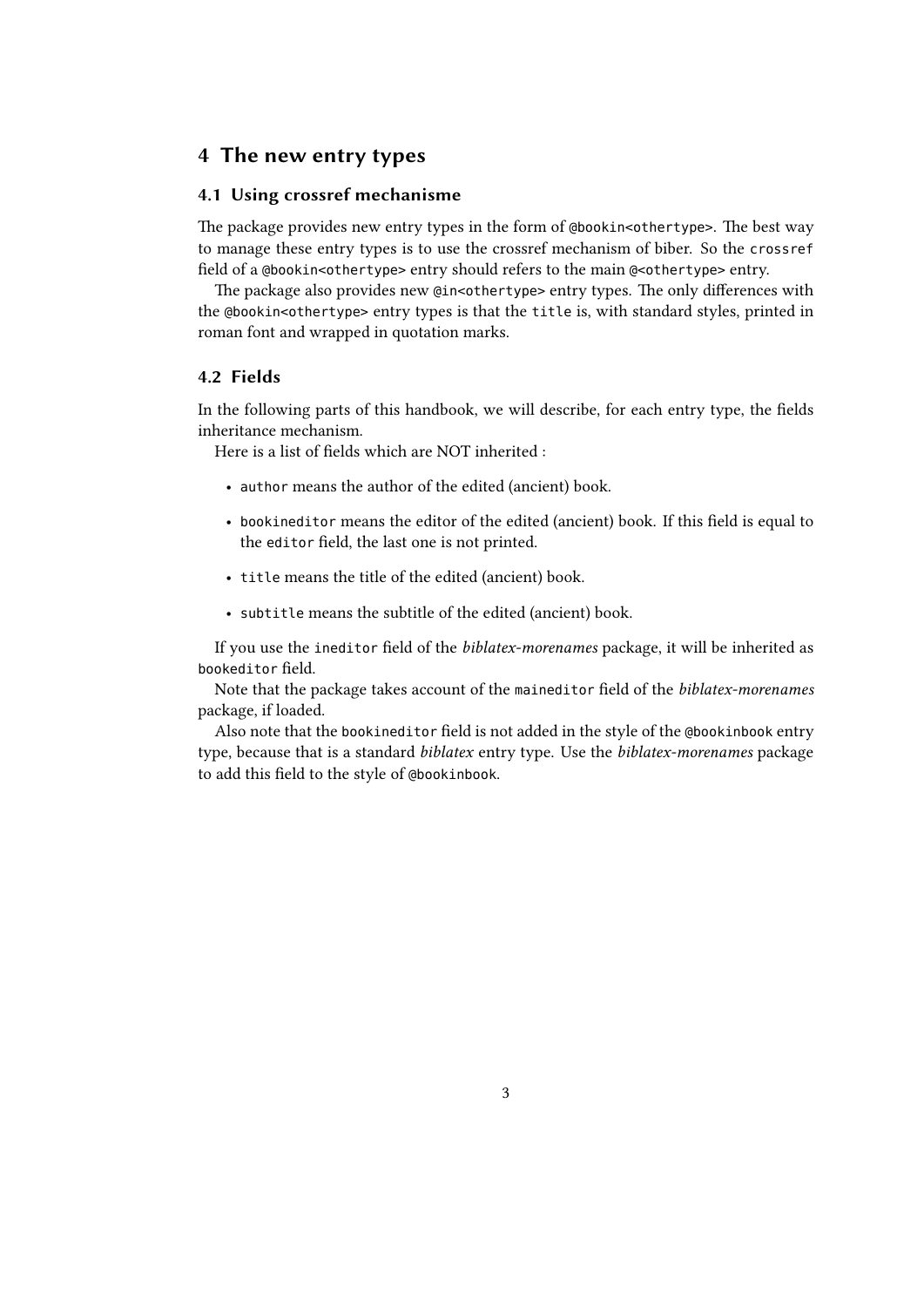## <span id="page-3-0"></span>**4.3 @bookinarticle**

## **4.3.1 Meaning**

For book edited in a @article entry.

#### **4.3.2 .bib example**

```
@article{VanDeun1990,
        Author = \{Van\ Deun, Peter\},
        Journaltitle = {Analecta Bollandiana},
        Number = {108},
        Pages = {323-335},
        Subtitle = \{\text{Édition et traduction}\}\,,
        Title = {Un mémoire anonyme sur saint Barnabé (BHG 226e)},
        Year = {1990}}
@bookinarticle{BHG226e,
        bookineditor = \{Van\ Deun, Peter\},
        Crossref = \{VanDeun1990\},
        Pages = {326-335},
        Title = {Mémoire sur le saint apôtre Barnabé}}
```
## **4.3.3 Fields inheritance**

The graph 1 shows the fields inheritance.

#### **4.3.4 Output example**

*M[ém](#page-4-0)oire sur le saint apôtre Barnabé*. Ed. by Peter Van Deun. In: Peter Van Deun. "Un mémoire anonyme sur saint Barnabé (BHG 226e). Édition et traduction." In: *Analecta Bollandiana* 108 (1990), pp. 326–335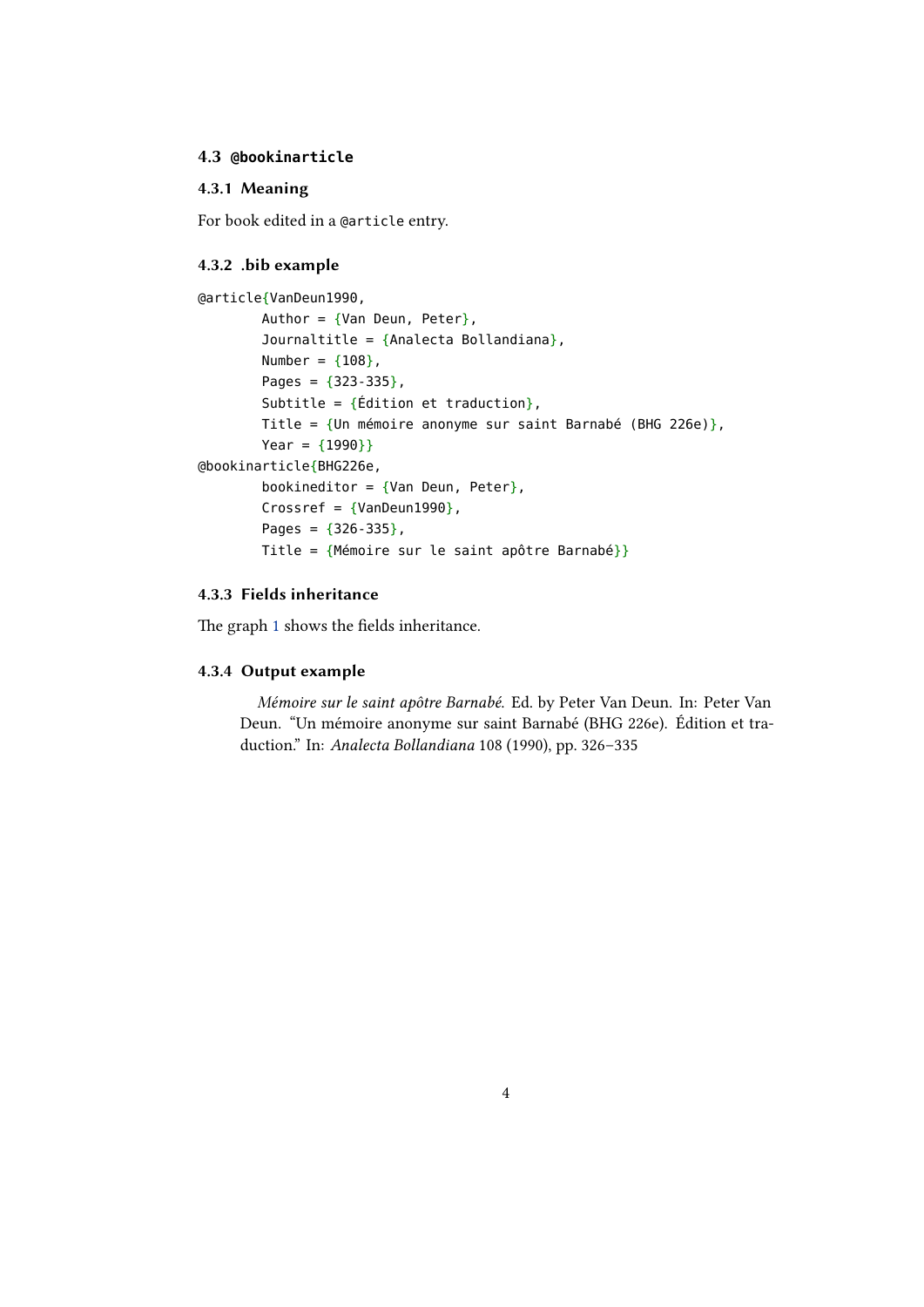<span id="page-4-0"></span>

Figure 1: Inheritance related to the @bookinarticle entry type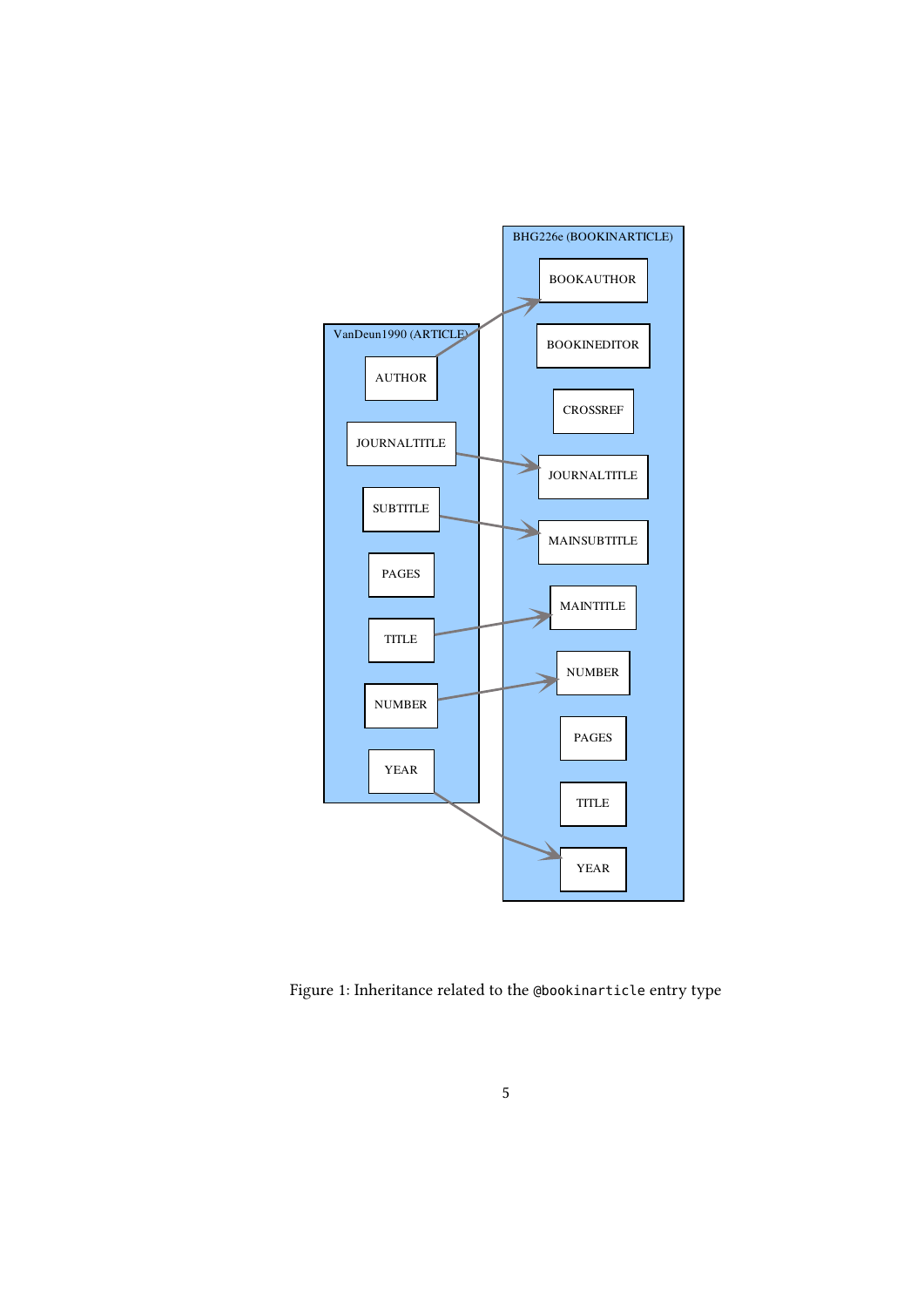#### <span id="page-5-0"></span>**4.4 @bookincollection**

## **4.4.1 Meaning**

For book edited in a @collection entry.

#### **4.4.2 .bib example**

```
@collection{Doe2016,
    Editor = \{John Doe\},
    Eventdate = {2010 - 01 - 01/2010 - 01 - 05},
    Location = {Paris},
    Publisher = {Pubic},
    Title = {A} Collection of Contribution},
    Year = {2016}}
@bookincollection{Aristotle2016,
    Author = {Aristotte},
    Bookineditor = { Book editor },
    Title = {The Ancient Text},
    Crossref = {Does}Pages = {20-50},
}
```
## **4.4.3 Fields inheritance**

The graph 2 shows the fields inheritance.

## **4.4.4 Output example**

A[ri](#page-6-0)stotle. *The Ancient Text*. Ed. by Book editor. In: *A Collection of Contribution*. Ed. by John Doe. Paris: Publisher, 2016, pp. 20–50

#### **4.4.5 About @bookinreference**

The package also provides a @bookinreference entry type for book edited in a @reference. This is a more specific variant of @bookincollection. The standard styles will treat this entry type as an alias for @bookincollection.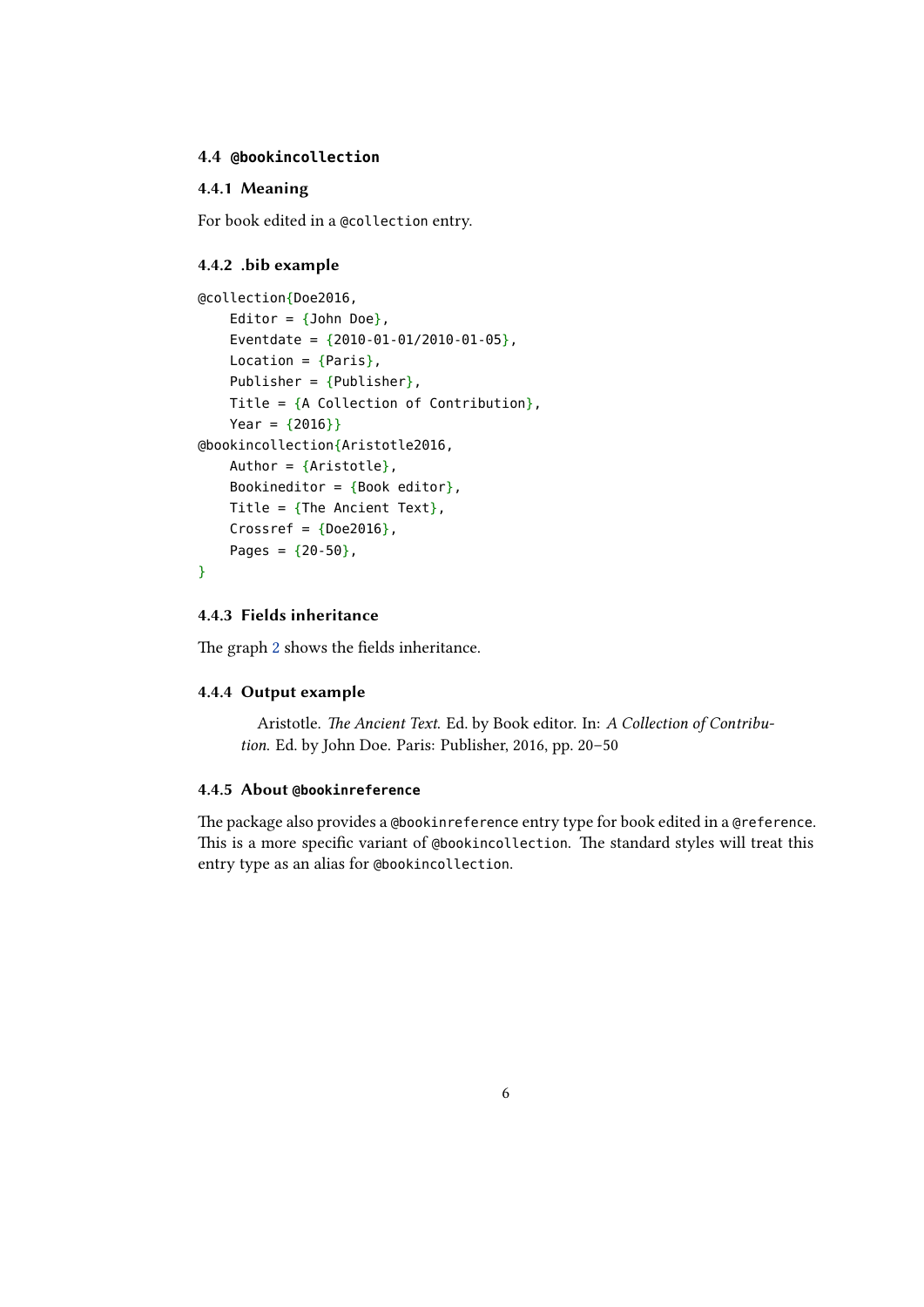<span id="page-6-0"></span>

Figure 2: Inheritance related to the @bookincollection entry type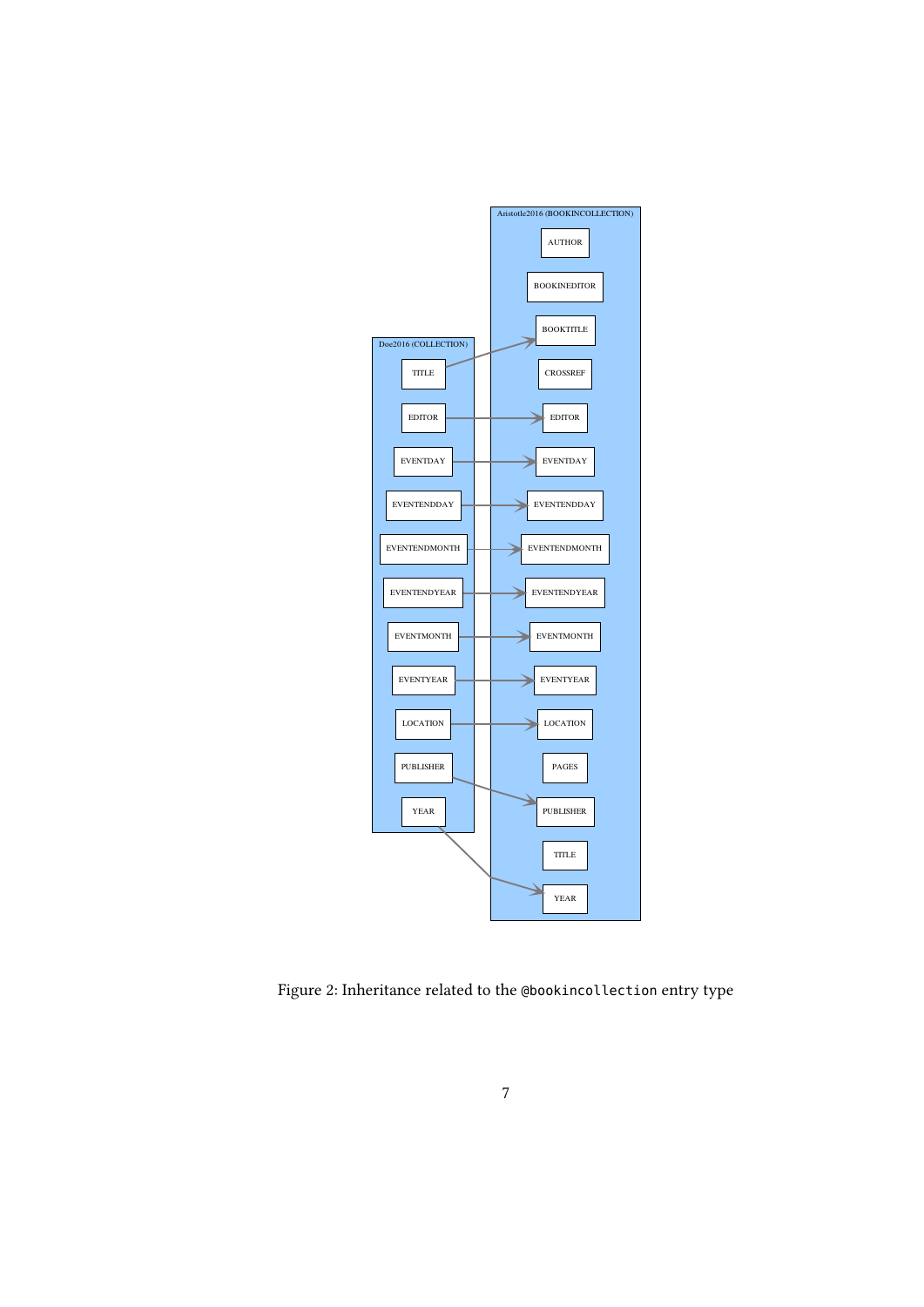## <span id="page-7-0"></span>**4.5 @bookininarticle**

## **4.5.1 Meaning**

For book edited in a @inarticle entry.

## **4.5.2 .bib example**

```
@article{Crusius1891,
  Author={Otto Crusius and Leopold Cohn},
  Date={1891/1893},
  Journaltitle={Philologus},
  Journalsubtitle={Zeitschrift für das classische Altertum},
  Number={6},
  Pages={201-324},
  Series={Supplementband},
  Title={Zur handschriftlichen Uberlieferung, Kritik und Quellenkunde der
  ,→ Paroemiographen}
}
@inarticle{Cohn1891,
  Author={Leopold Cohn},
  Crossref={Crusius1891},
  Pages={224-267},
  Title={Zur Ueberlieferung des alphabetischen Corpus}
}
@bookininarticle{Cohn1891_txt,
  Crossref={Cohn1891},
  Pages={238-253},
  Title={Collectio~proverbiorum~cod.~Vat.~gr.~306},
  Subtitle={cum recensione D2 fere concinens}
}
```
## **4.5.3 Fields inheritance**

The graph 3 shows the fields inheritance.

## **4.5.4 Output example**

*C[ol](#page-8-0)lectio proverbiorum cod. Vat. gr. 306. cum recensione D2 fere concinens*. In: Leopold Cohn. "Zur Ueberlieferung des alphabetischen Corpus." In: Otto Crusius and Leopold Cohn. "Zur handschriftlichen Uberlieferung, Kritik und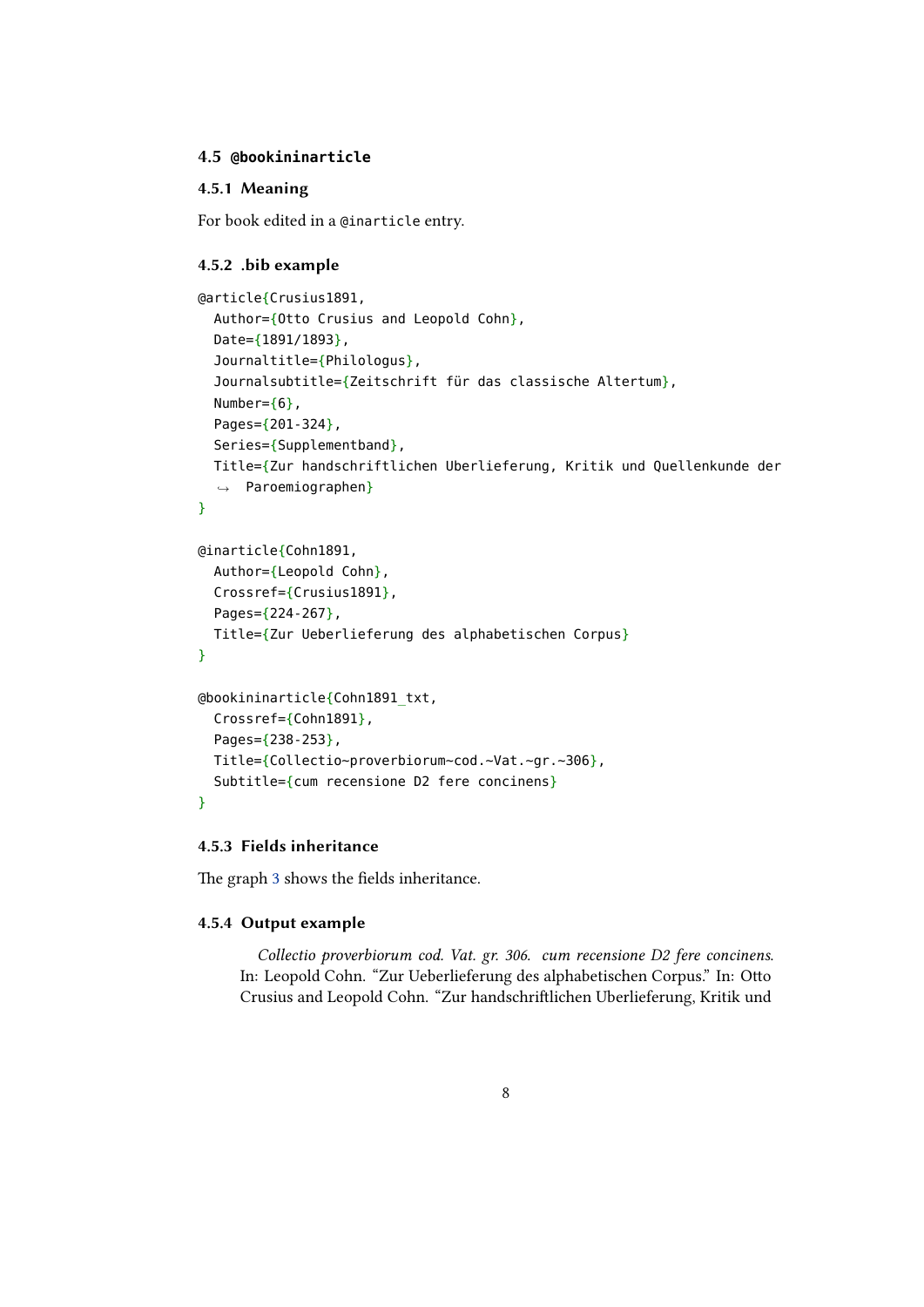<span id="page-8-0"></span>

Figure 3: Inheritance related to the @bookininarticle entry type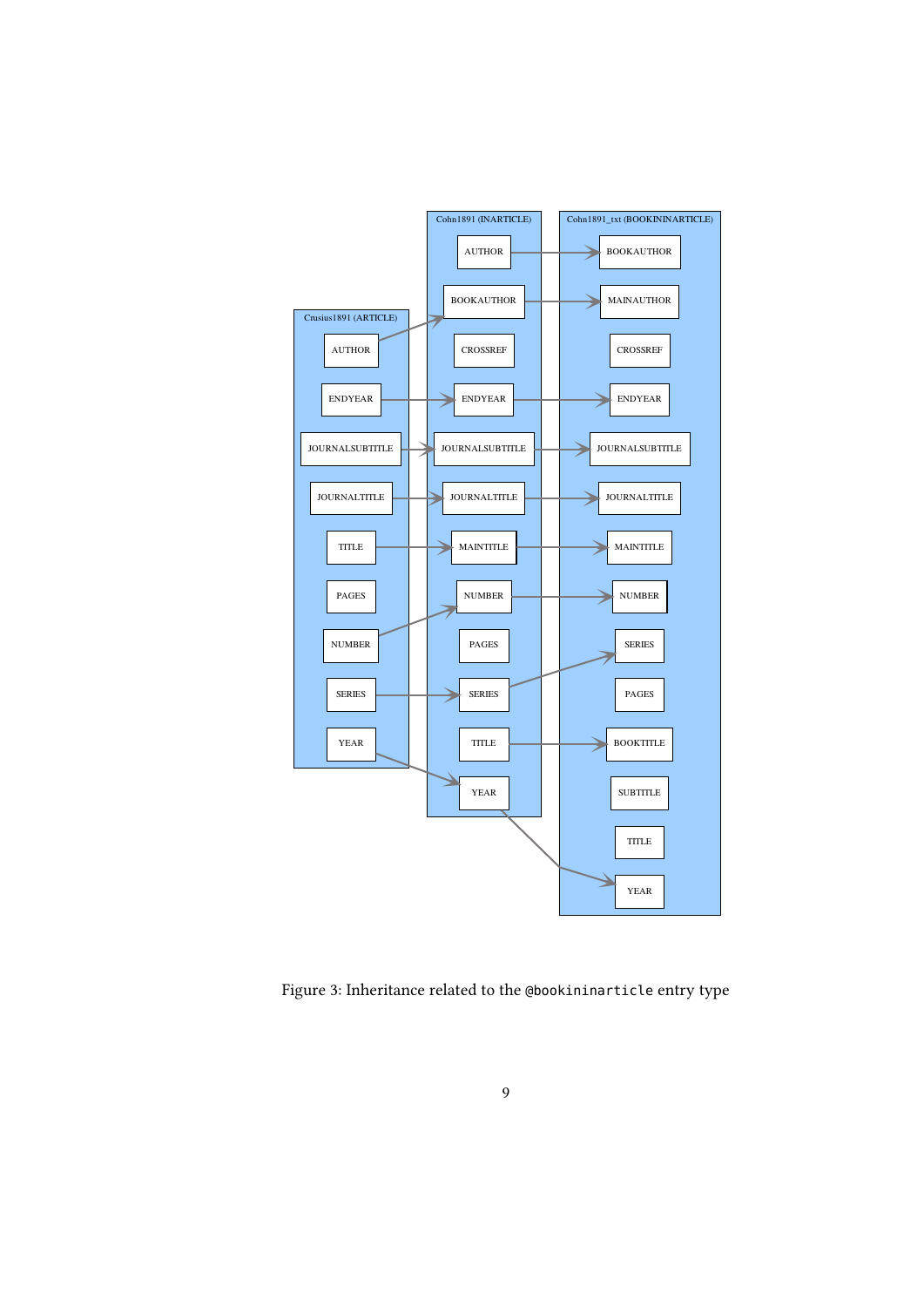Quellenkunde der Paroemiographen." In: *Philologus. Zeitschrift für das classische Altertum*. Supplementband 6 (1891–1893), pp. 238–253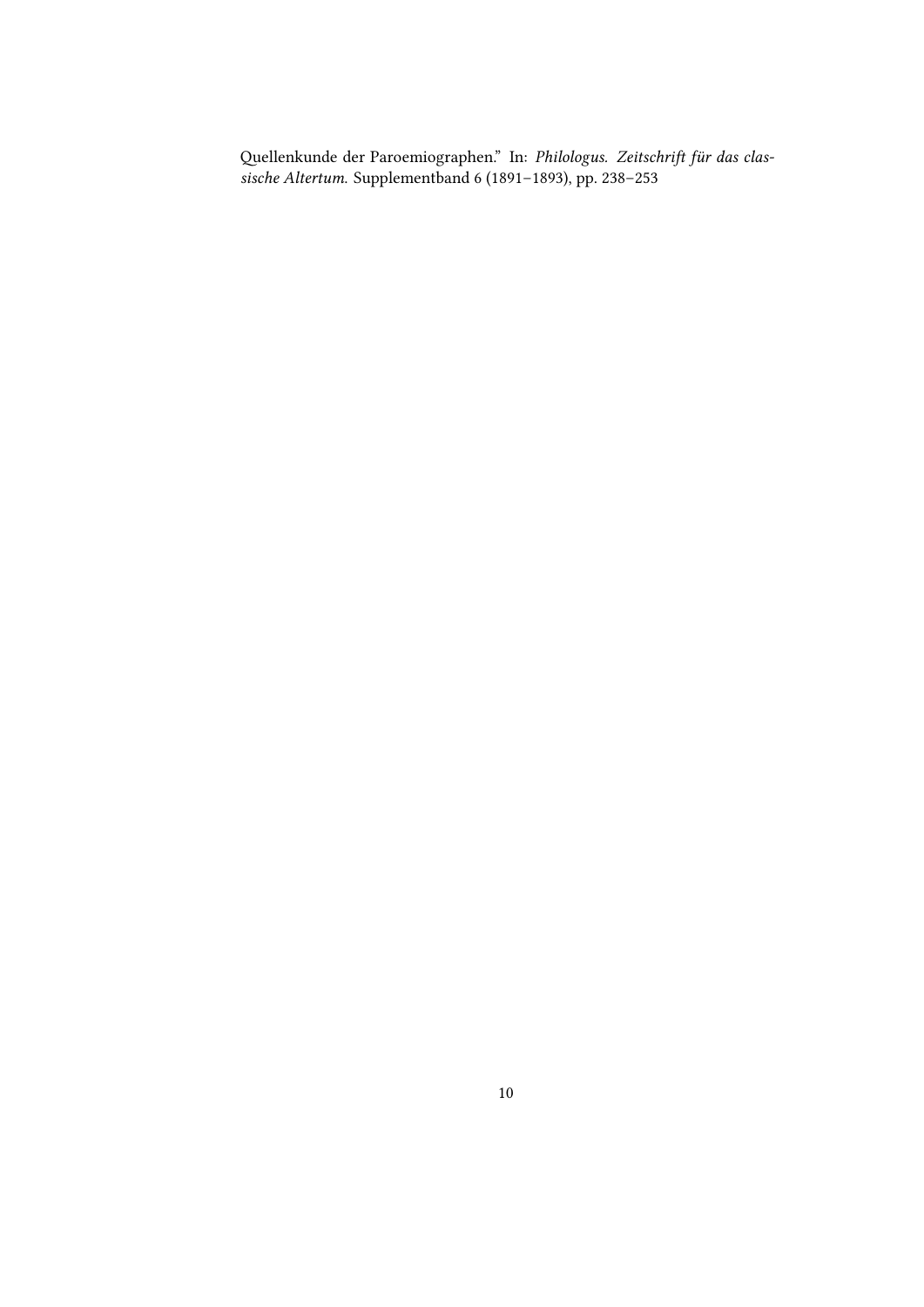#### <span id="page-10-0"></span>**4.6 @bookininbook**

## **4.6.1 Meaning**

For book edited in a @inbook entry.

#### **4.6.2 .bib example**

```
@Book{Duebner1878,
 author = \{Dübner, F. \text{ and Bussemaker, U. Cats}\},\title = {Scholia in Theocritum, Nicandrum et Oppianum},
 location = {Parisis},publisher = {Editore Ambrosio Firmin--Didot},
 year = {1878},}
@Inbook{Bussemaker1878,
 author = {Bussemaker, U. Cats},title = {Scholia et Paraphrases in Nicandrum et Oppianum},pages = {243 - 364},
 crossref = {Duebner1878},
 titleaddon = {Partim nunc primum edidit, partim collatis cod. mss.
  ,→ emendavit, annotatione critica instruxit et indices confecit},
}
@Bookininbook{ScholiainOppianum1878,
 author = {Scholia~in~Oppianum}},
```

```
title = \{ \text{In Halieutica} \},pages = {260 - 364},
 crossref = {Bussemaker1878},
}
```
## **4.6.3 Fields inheritance**

The graph 4 shows the fields inheritance.

## **4.6.4 Output example**

#### **L[au](#page-11-0)do**

We use the *biblatex-anonymous* package to manage the anonymous entry here.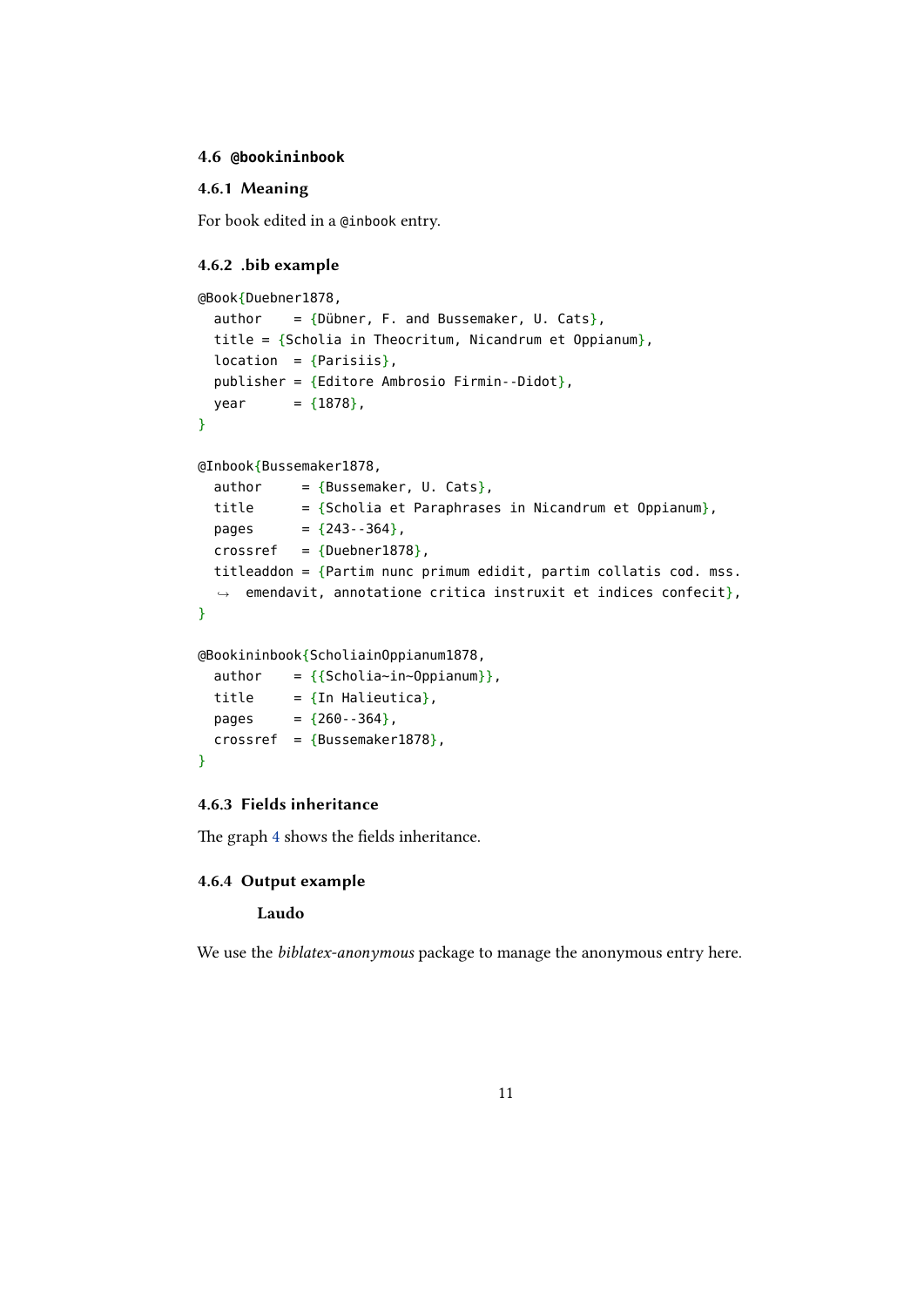<span id="page-11-0"></span>

Figure 4: Inheritance related to the @bookininbook entry type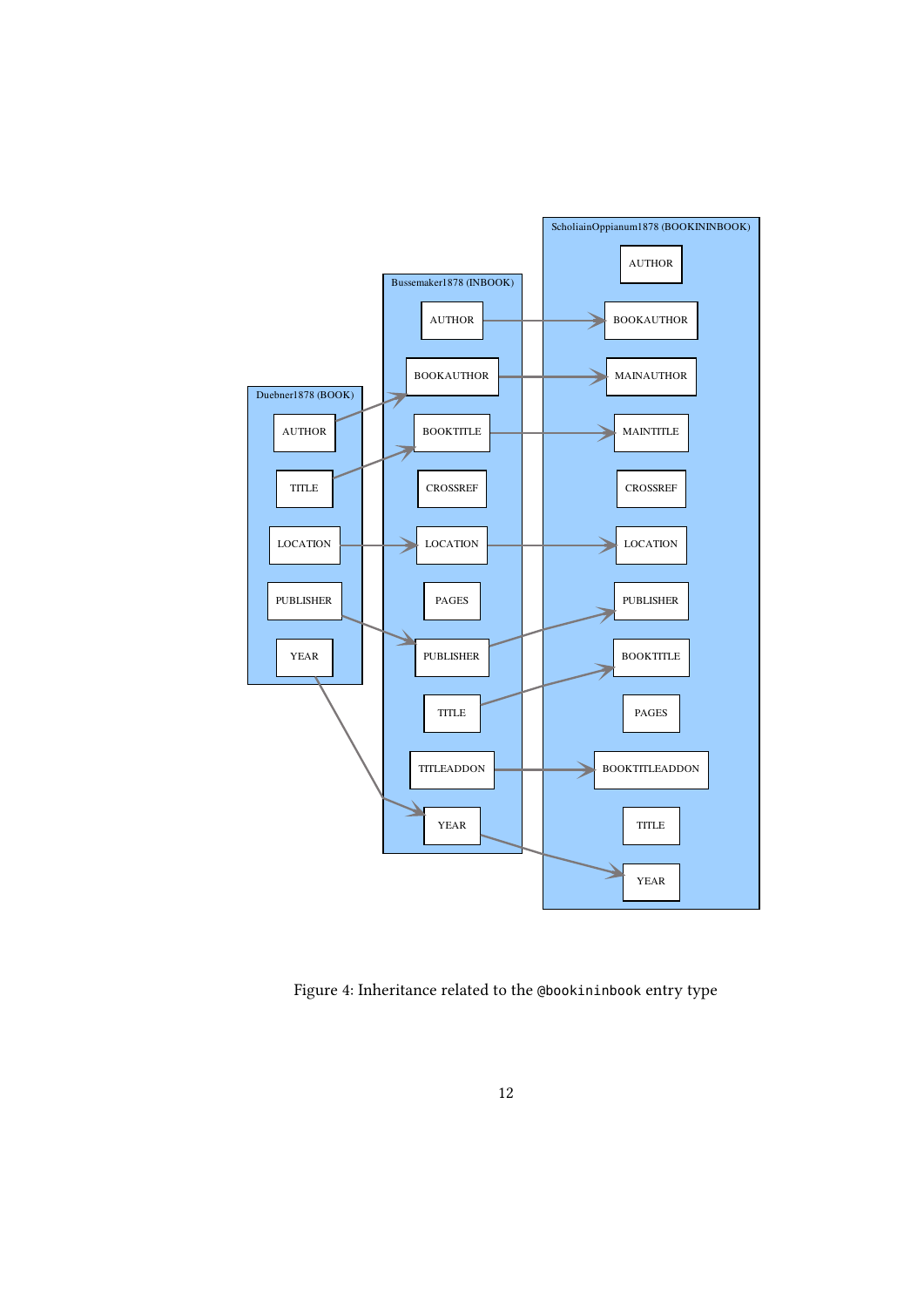### <span id="page-12-0"></span>**4.7 @bookinincollection**

## **4.7.1 Meaning**

For book edited in a @incollection entry.

#### **4.7.2 .bib example**

```
@collection{Griggio2008,
        Location = {Udine},
        Editor = {Claudio Griggio and Fabio Vendruscolo},Publisher = {Forum} Edizione},
        Subtitle = {studi offerti dai colleghi udinesi a Ernesto Berti},
        Title = {Suave mari magno\ldots},
        Year = {2008}}
@incollection{Chiesa2008,
        Author = {Paolo} Chiesa},
        Crossref = {Griggio2008},
        Pages = {41-54},
        Title = {\enquote{Non tibi proderit hec eruditio}. La versione latina
        ,→ degli \emph{Acta} greci del discepolo Tito}}
@bookinincollection{AcTiteLatin,
        Crossref = {Chiesa2008},
        Bookineditor = {Book editor},
        Pages = {51-54},
        Title = {Passio Sancti Titi Apostoli, Mense Ianurii die Quarto}}
```
#### **4.7.3 Fields inheritance**

The graph 5 shows the fields inheritance.

#### **4.7.4 Output example**

*P[as](#page-13-0)sio Sancti Titi Apostoli, Mense Ianurii die Quarto*. Ed. by Book editor. In: Paolo Chiesa. "'Non tibi proderit hec eruditio'. La versione latina degli *Acta* greci del discepolo Tito." In: *Suave mari magno…. studi offerti dai colleghi udinesi a Ernesto Berti*. Ed. by Claudio Griggio and Fabio Vendruscolo. Udine: Forum Edizione, 2008, pp. 51–54

#### **4.7.5 About @bookininreference**

The package also provides a @bookininreference entry type for book edited in a @inreference. This is a more specific variant of @bookinincollection. The standard styles will treat this entry type as an alias for @bookinincollection.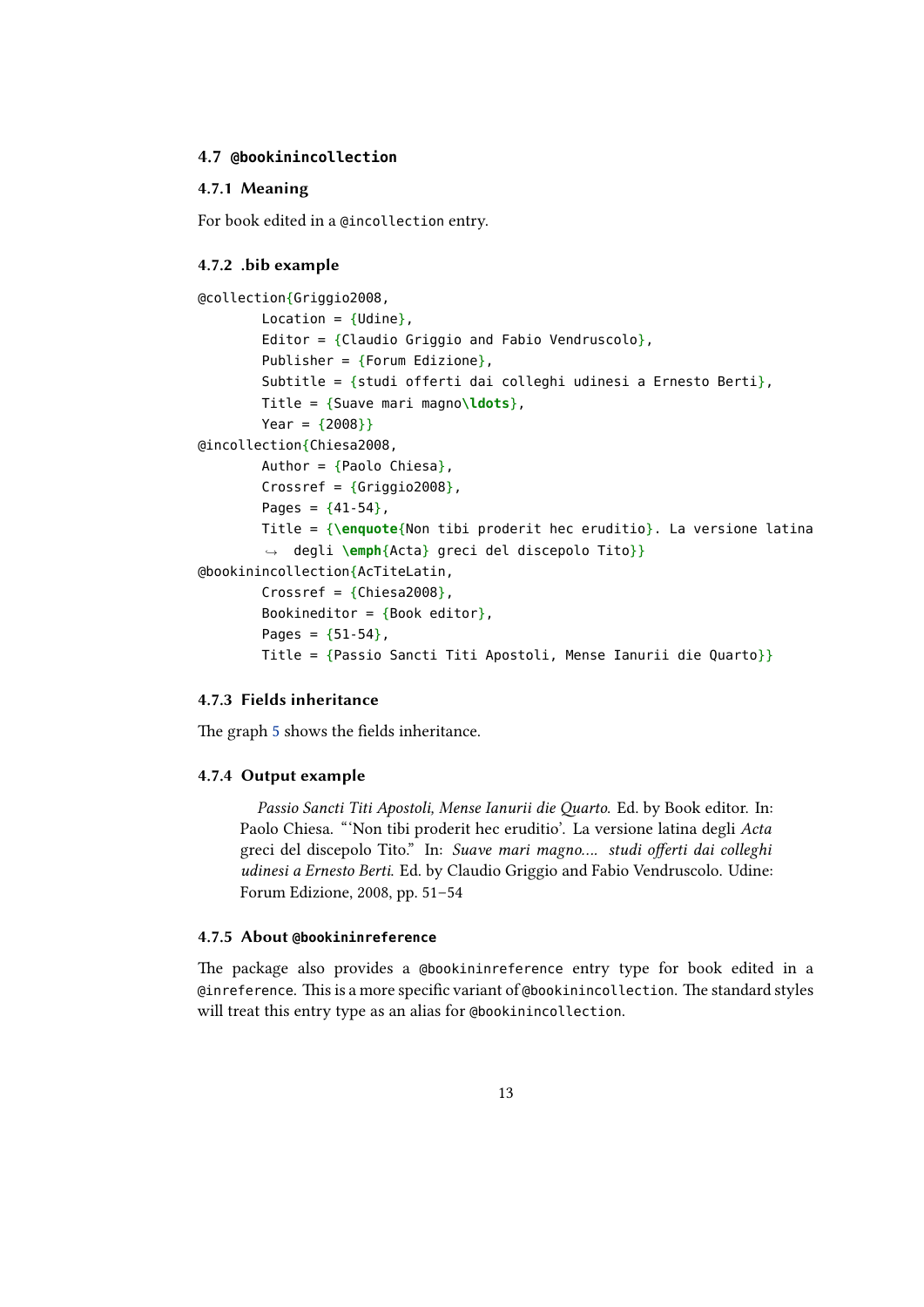<span id="page-13-0"></span>

Figure 5: Inheritance related to the @bookinincollection entry type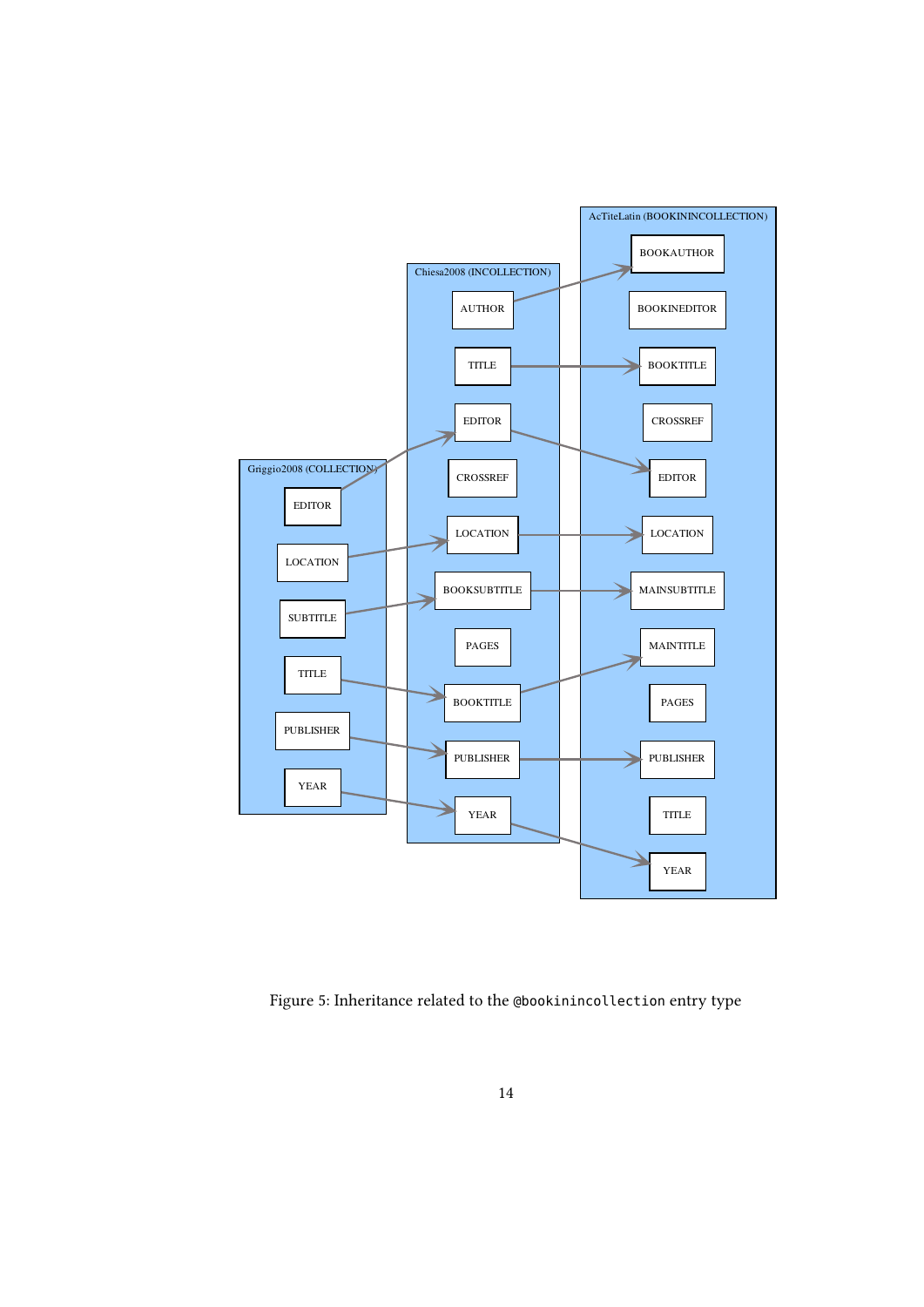#### <span id="page-14-0"></span>**4.8 @bookininproceedings**

### **4.8.1 Meaning**

For book edited in a @inproceedings entry.

#### **4.8.2 .bib example**

```
@proceedings{Doe2012,
    Editor = \{John Doe\},
    Eventdate = {2010 - 01 - 01/2010 - 01 - 05},
    Location = \{Paris\},
    Publisher = {Pubic},
    Series = {Name of a Series},
    Number = {13},
    Subtitle = {A Nice Collection of Papers},
    Title = {A \nvert A} Very Nice Collection},
    Titleaddon = {Proceedings of a Very Nice Conference},
    Venue = {Conference Hall at the Sorbonne},
    Year = {2012}}
@inproceedings{Onyme2012,
    Author = \{Anne Onyme\},
    Title = {A} nice contribution},
    Crossref = {Does2012},
    Pages = {75-200}}
@bookininproceedings{Aristotle2012,
    Author = {Aristotle},
    Bookineditor = {Book Editor},
    Title = {The Ancient Text},
    Crossref = {Onyme2012},
    Pages = {100-155},
}
```
## **4.8.3 Fields inheritance**

The graph 6 shows the fields inheritance.

#### **4.8.4 Output example**

A[ri](#page-15-0)stotle. *The Ancient Text*. Ed. by Book Editor. In: Anne Onyme. "A nice contribution." In: *A Very Nice Collection. A Nice Collection of Papers*. Proceedings of a Very Nice Conference (Conference Hall at the Sorbonne, Jan. 1–5,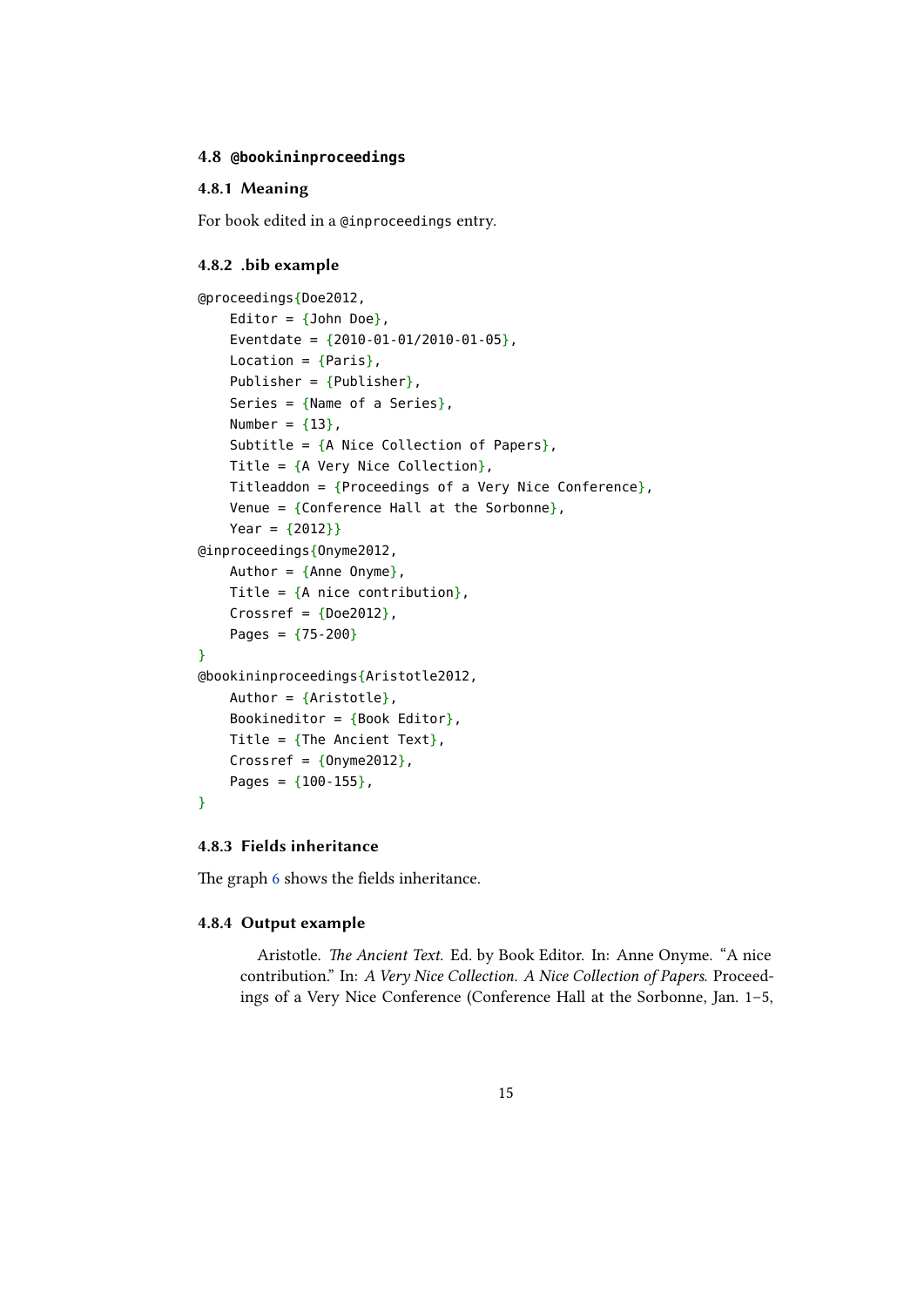<span id="page-15-0"></span>

Figure 6: Inheritance related to the @bookininproceedings entry type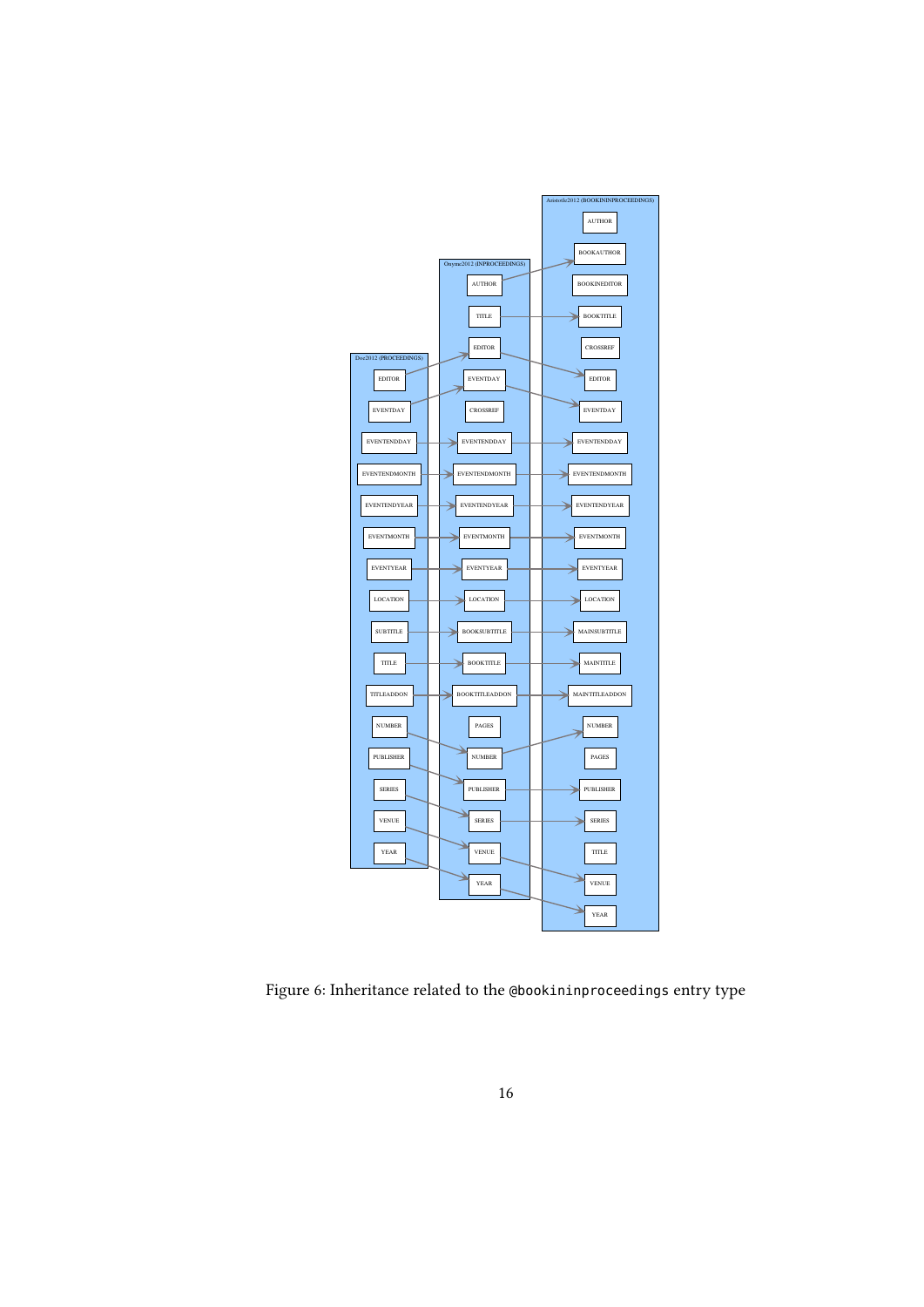2010). Ed. by John Doe. Name of a Series 13. Paris: Publisher, 2012, pp. 100–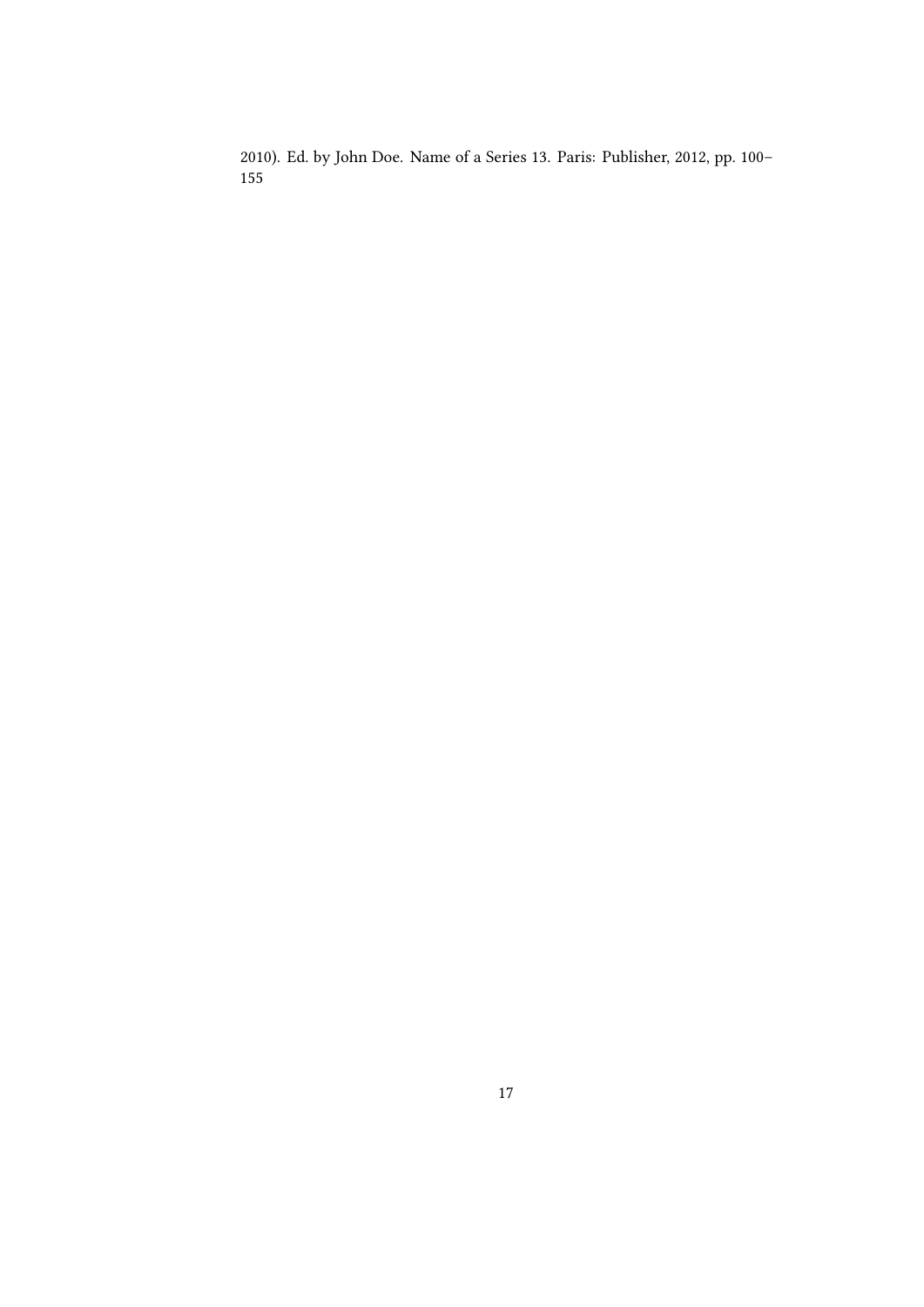## <span id="page-17-0"></span>**4.9 @bookinjournal**

### **4.9.1 Meaning**

For book edited in a @journal entry.

## **4.9.2 .bib example**

```
@bookinjournal{Alexander_Aphrodisias,
Author = \{Alexander of Aphrodisias\},
Title = {On Time},
Journaltitle = {Phronesis},
Number = {1},
Pages = {58-81},
Bookineditor = {Robert W. Sharples},
Volume = {27},
Year = {1982}}
```
## **4.9.3 Fields inheritance**

The graph 7 shows the fields inheritance.

#### **4.9.4 Output example**

A[le](#page-18-0)xander of Aphrodisias. *On Time*. Ed. by Robert W. Sharples. In: *Phronesis* 27.1 (1982), pp. 58–81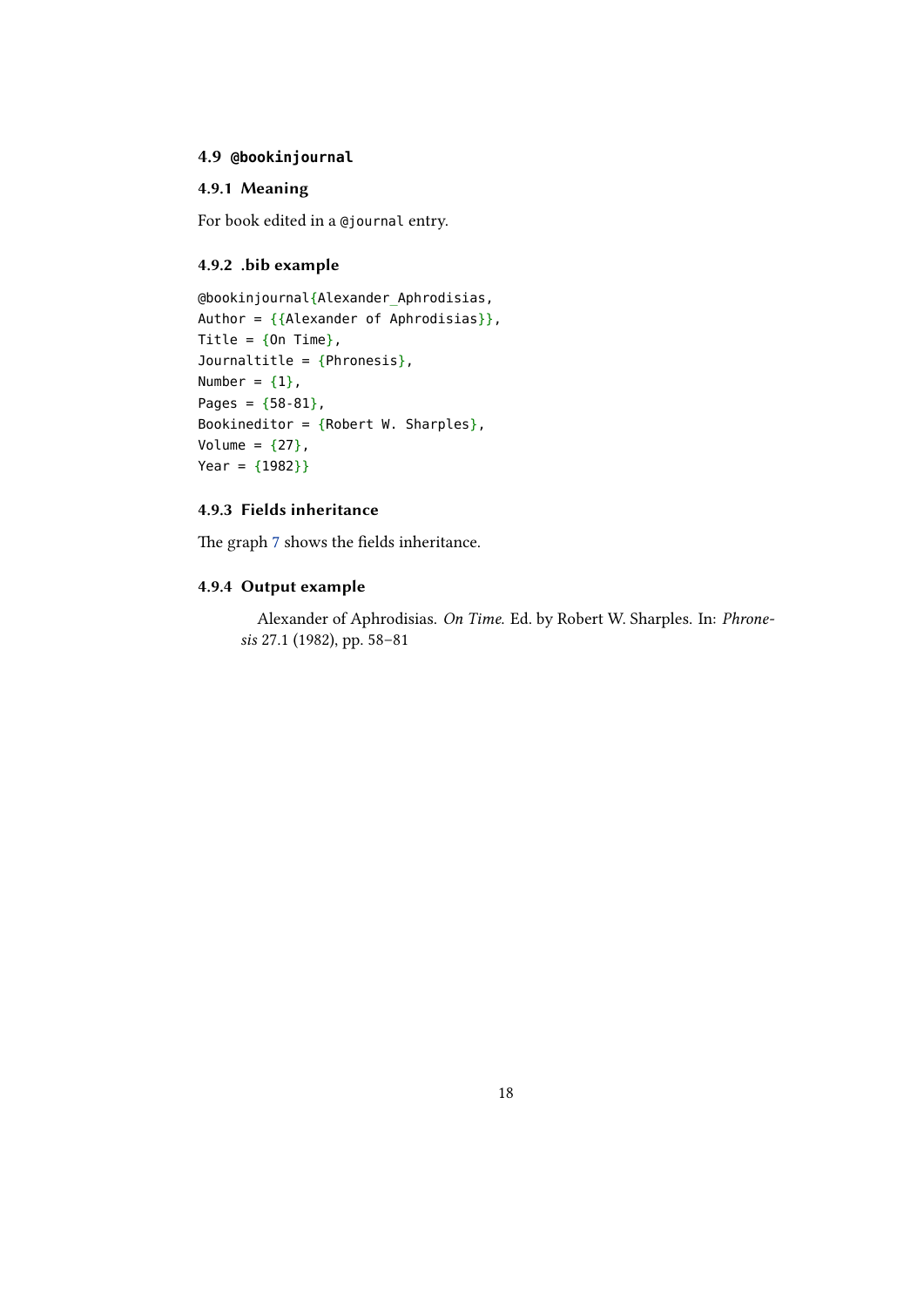<span id="page-18-0"></span>

Figure 7: Inheritance related to the @bookinjournal entry type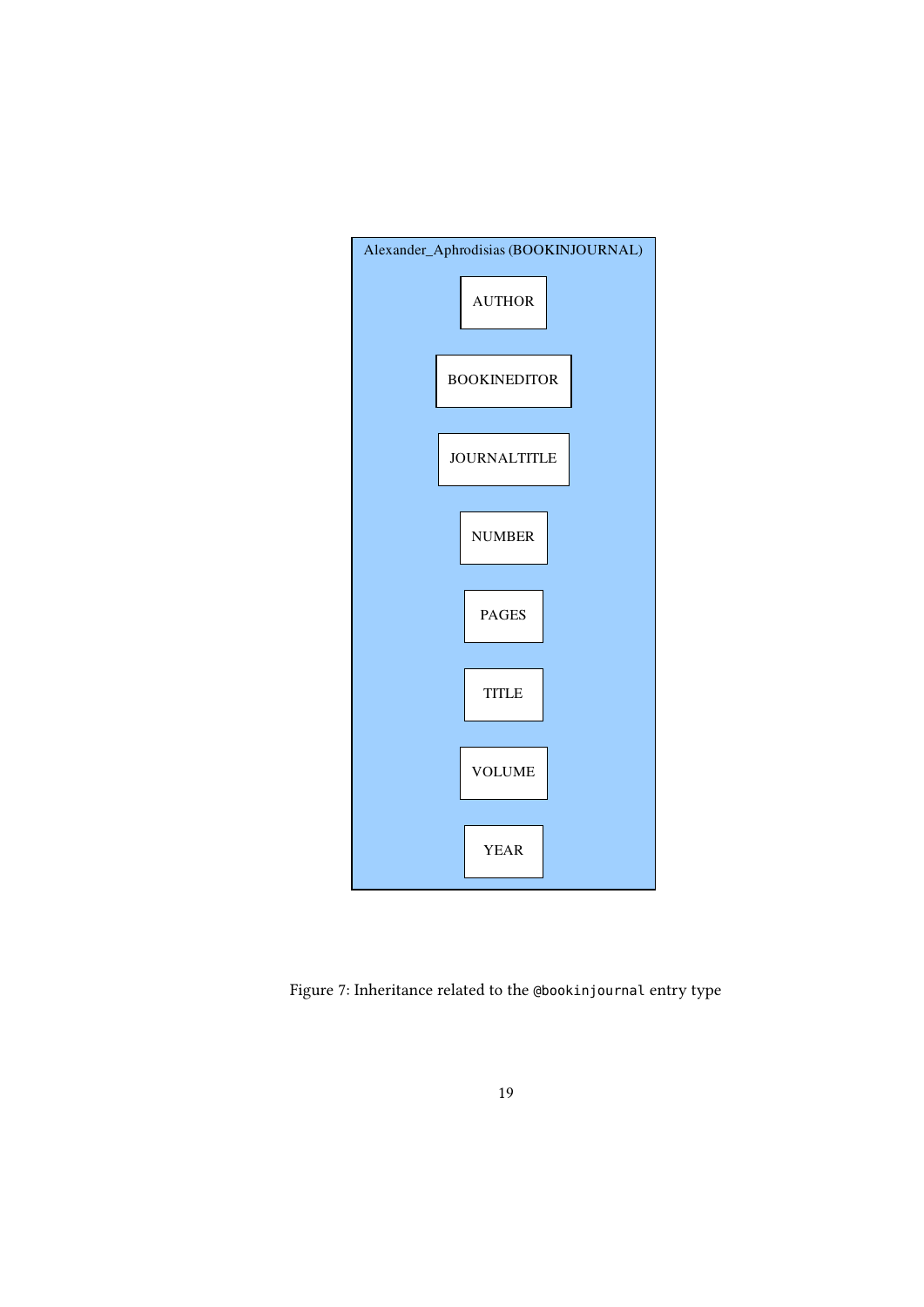#### <span id="page-19-0"></span>**4.10 @bookinproceedings**

### **4.10.1 Meaning**

For book edited in a @proceedings entry.

#### **4.10.2 .bib example**

```
@proceedings{Doe2015,
    Editor = \{John Doe\},
    Eventdate = {2014 - 01 - 01/2014 - 01 - 05},
    Location = \{Paris\},
    Publisher = {Pubic},
    Series = {Name of a Series},
    Number = {15},
    Subtitle = {A} Other Nice Collection of Papers},
    Title = {A \nvert A} Very Other Nice Collection},
    Titleaddon = {Proceedings of a Other Very Nice Conference},
    Venue = {Conference Hall at the Sorbonne},
    Year = {2015}@bookinproceedings{Aristotle2015,
    Author = {Aristottle},
    Bookineditor = {Book Editor},
    Title = {The Ancient Text},
    Crossref = {Does}Pages = {200-212},
}
```
### **4.10.3 Fields inheritance**

The graph 8 shows the fields inheritance.

#### **4.10.4 Output example**

A[ri](#page-20-0)stotle. *The Ancient Text*. Ed. by Book Editor. In: *A Very Other Nice Collection. A Other Nice Collection of Papers*. Proceedings of a Other Very Nice Conference (Conference Hall at the Sorbonne, Jan. 1–5, 2014). Ed. by John Doe. Name of a Series 15. Paris: Publisher, 2015, pp. 200–212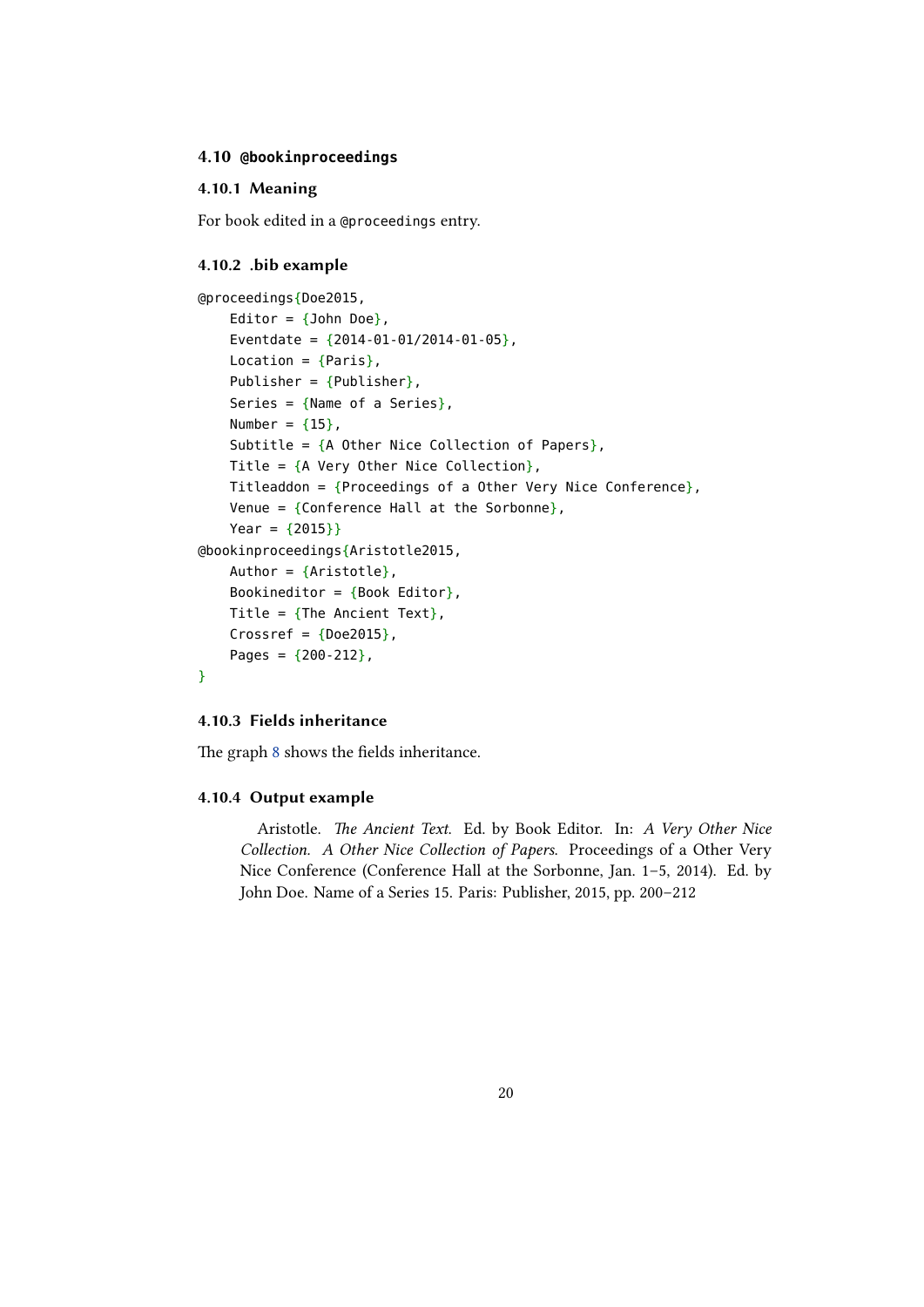<span id="page-20-0"></span>

Figure 8: Inheritance related to the @bookinproceedings entry type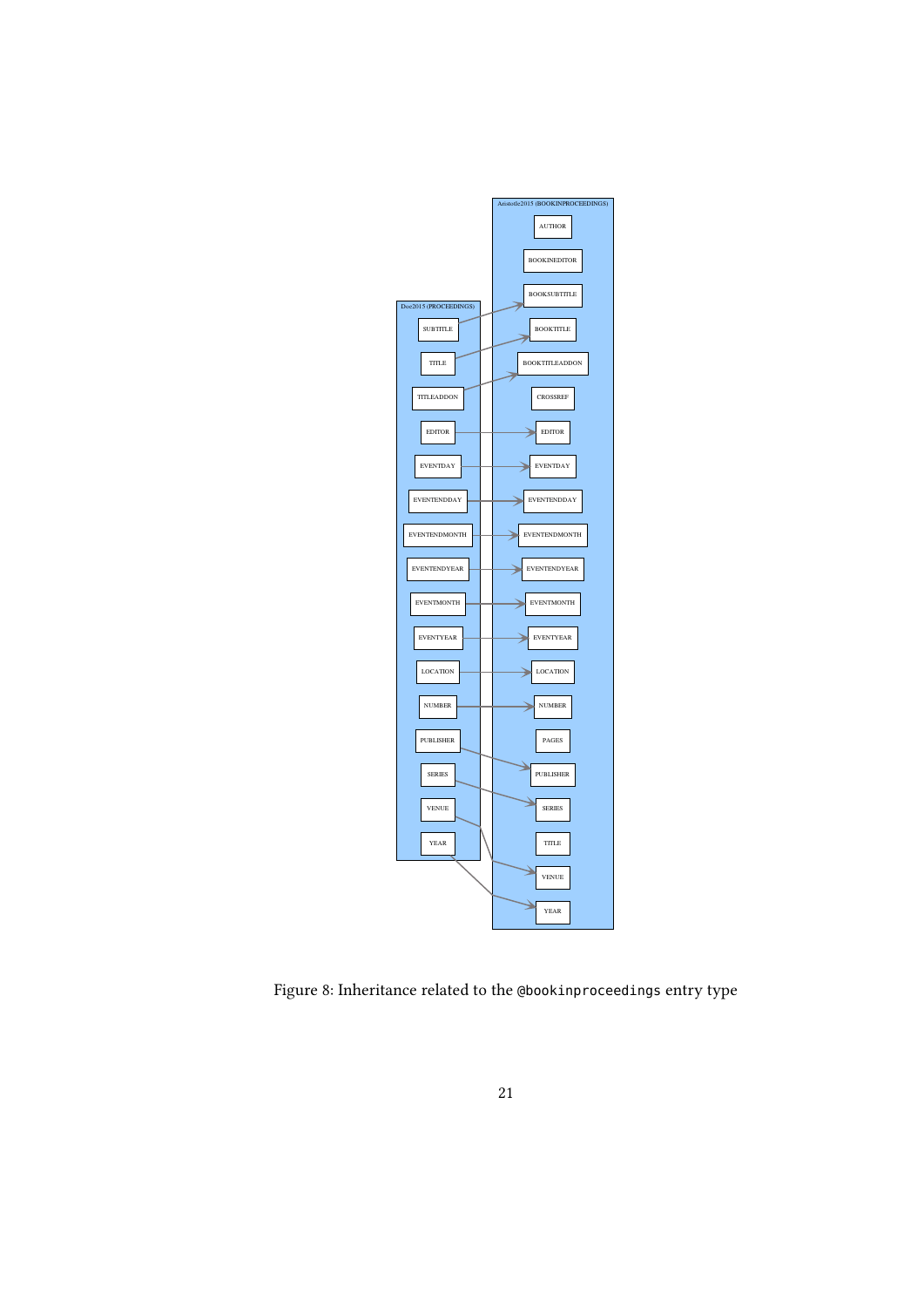#### <span id="page-21-0"></span>**4.11 @bookinthesis**

## **4.11.1 Meaning**

For book edited in a @thesis entry.

#### **4.11.2 .bib example**

```
@thesis{Deluz1972,
        Author = {Christiane Deluz},
        Editor = {Moltat du Jourdin, Michel},
        School = {Paris IV},
        Title = {\emph{Liber de quibusdam ultramarinis partibus et praecipue
         \leftrightarrow de Terra sancta} de Guillaume de Boldensele (1336) ; suivi de la
         traduction de Frère Jean Le Long (1351)},
,→
        Type = {phdthesis},
        Volumes = {2},
        Year = {1972}}
@bookinthesis{GuilielmusdeBoldensele,
        Author = {Guilelmus de Boldensele}},
        Crossref = {Deluz1972},
        Pages = {195-291},
        Title = {Liber de quibusdam ultramarinis partibus et praecipue de
        ,→ Terra sancta},
        Volume = {2}}
```
## **4.11.3 Fields inheritance**

The graph 9 shows the fields inheritance.

#### **4.11.4 Output example**

G[ui](#page-22-0)lielmus de Boldensele. *Liber de quibusdam ultramarinis partibus et praecipue de Terra sancta*. In: Christiane Deluz. "*Liber de quibusdam ultramarinis partibus et praecipue de Terra sancta* de Guillaume de Boldensele (1336) ; suivi de la traduction de Frère Jean Le Long (1351)." PhD thesis. Paris-IV, 1972, pp. 195–291

## **4.11.5 About the type of thesis**

As for the standard @thesis entry type, a @bookinthesis can contain a type field containing one the following key:

**mathesis** For a master's thesis.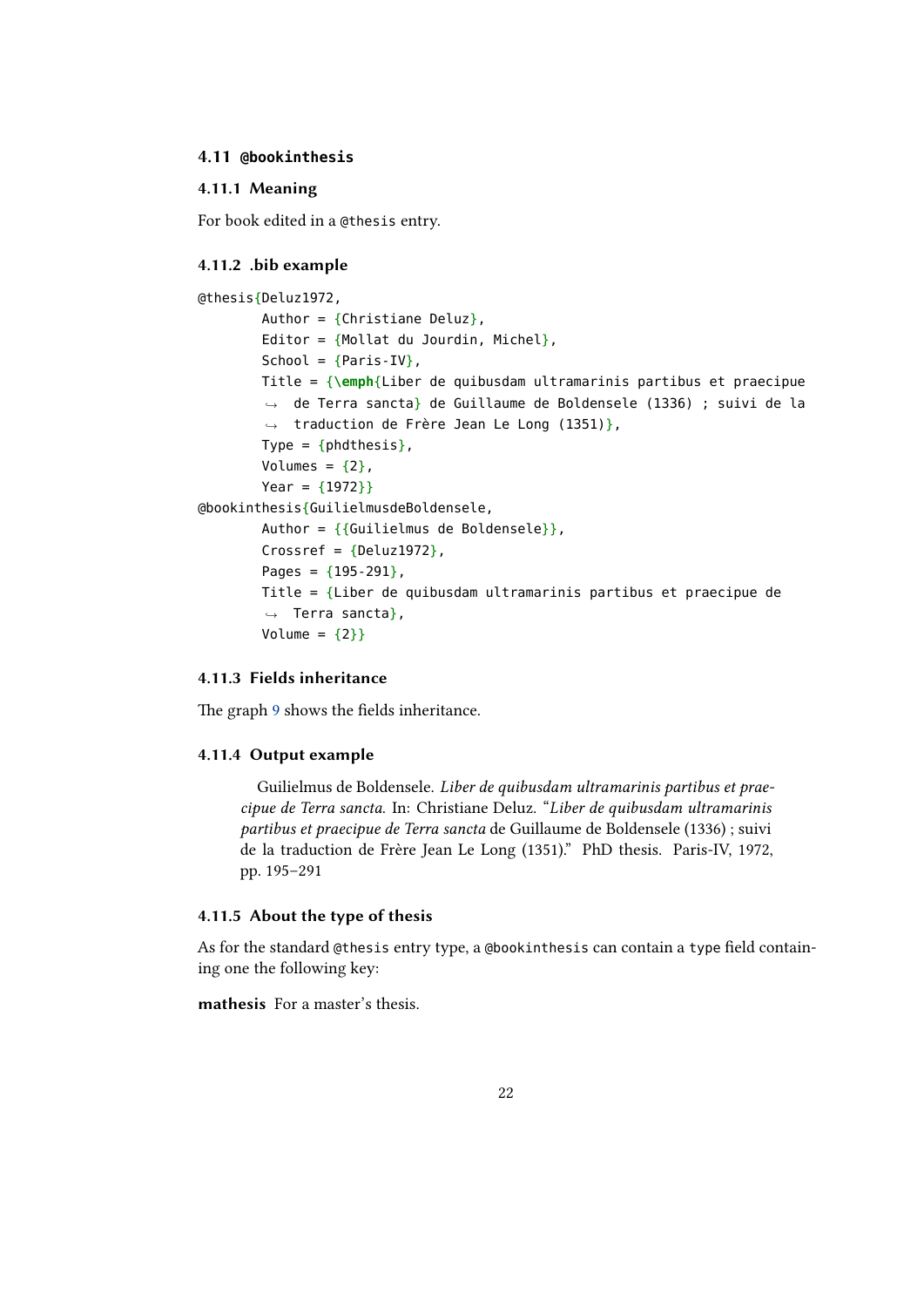<span id="page-22-0"></span>

Figure 9: Inheritance related to the @bookinthesis entry type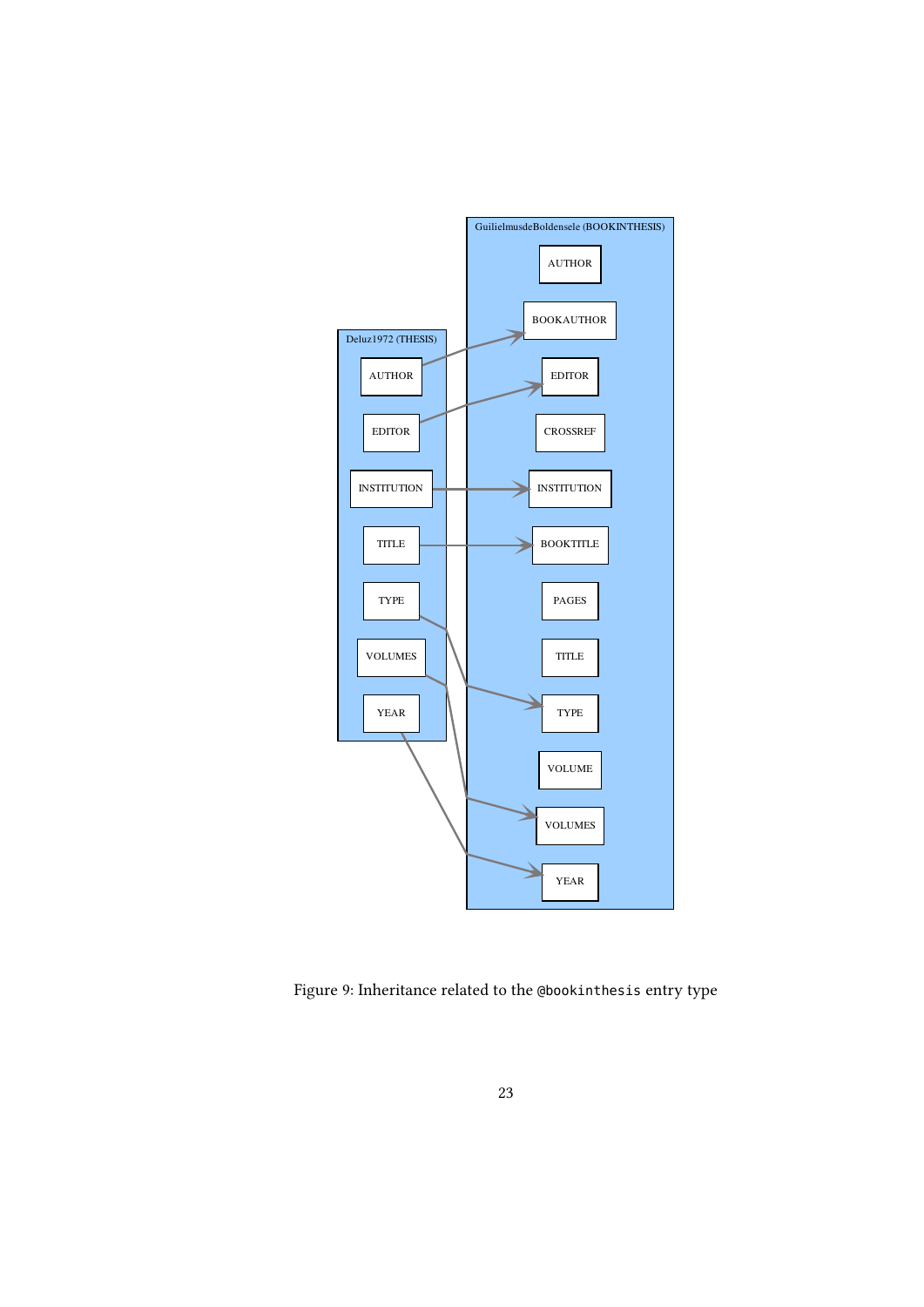**phdthesis** For a phd's thesis.

**candthesis** For a candidate's thesis.

The value of this field is automatically inherited from the main entry. The package also provides two entry types:

- @bookinmathesis for book edited in a @mathesis;
- @bookinphdthesis for book edited in a @phdthesis.

# **5 Customization**

The ways new entry types are printed are derived from the standard.bbx bibliography's style. You can customize it by overriding bibliographic macros or bibliographic drivers. Look at the bookinother.bbxfile.

# **6 Change history**

## **2.3.3 2020-03-02**

Fix spurious spaces.

**2.3.2 2020-01-20**

Declare correctly the new entrytypes to Biber.

**2.3.1 2017-11-19**

Fix volume format for @bookinjournal type.

**2.3.0 2017-03-27**

Improve compatibility with *biblatex-opcit-booktitle* package for @inarticle and related entrytypes.

## **2.2.1 2016-02-08**

Use 'title' bibmacro and not directly the field in @ininbook driver.

#### **2.2.0 2016-09-08**

Add compatibility with *biblatex-opcit-booktitle* package's mechanism.

Add @bookininarticle and @ininarticle entrytypes.

Add @bookininbook and @ininbook entrytypes.

Use \printdelim{nametitledelim} instead of directly calling \labelnamepunct.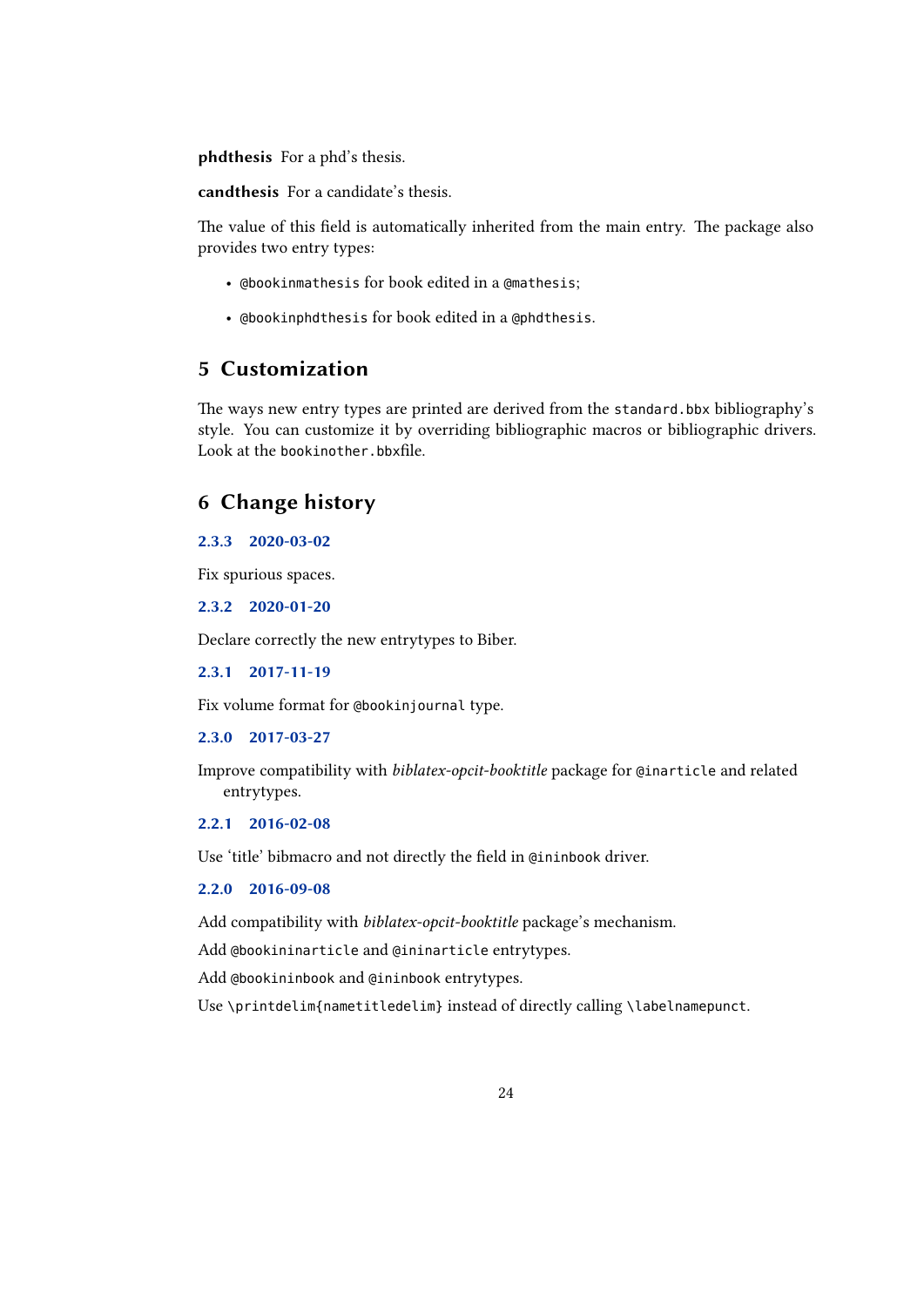Don't define again bybookineditor macro if already defined by *biblatex-morenames*. Fix bug with inheritance of titleaddon and related field.

If the bookineditor or ineditor field is equal to theeditor field, the last one is not printed.

**2.1.1 2016-06-16**

Use \DeclareStyleSourceMap instead of \DeclareSourceMap.

**2.1.0 2016-06-06**

Add message to make more detectable breaking compatibility with new release of biblatex.

**2.0.0a 2016-04-16**

Fix typo.

**2.0.0 2016-04-06**

Change name to *biblatex-bookinother*.

Loading as a *biblatex* bibliographic style and not more as a LTFX package.

Add @bookincollection, @bookininproceedings, @bookininreference, @bookinproceedings, @bookinreference and related.

Prevent inheritance of shorttitle, sorttitle, indextitle, indexsorttitle fields.

Add field bookeditor and bookineditor.

Compatibility with the *biblatex-morenames* package.

**1.3.1 2016-02-24**

Fix bug added in v.1.3.0 which made some fields disappeared, even in for standard types.

**1.3.0 2016-02-11**

Add @bookinthesis and @inthesis and related.

**1.2.0a 2016-02-07**

Fix handbook.

**1.2.0 2016-02-05**

Formate series, volume and number fields of @inarticle and @bookinarticle entries as series, volume and number fields of @article entries.

**1.1.2 2015-02-05**

Use the shortauthor field to define the labelname field (useful for some citation style, like authortitle).